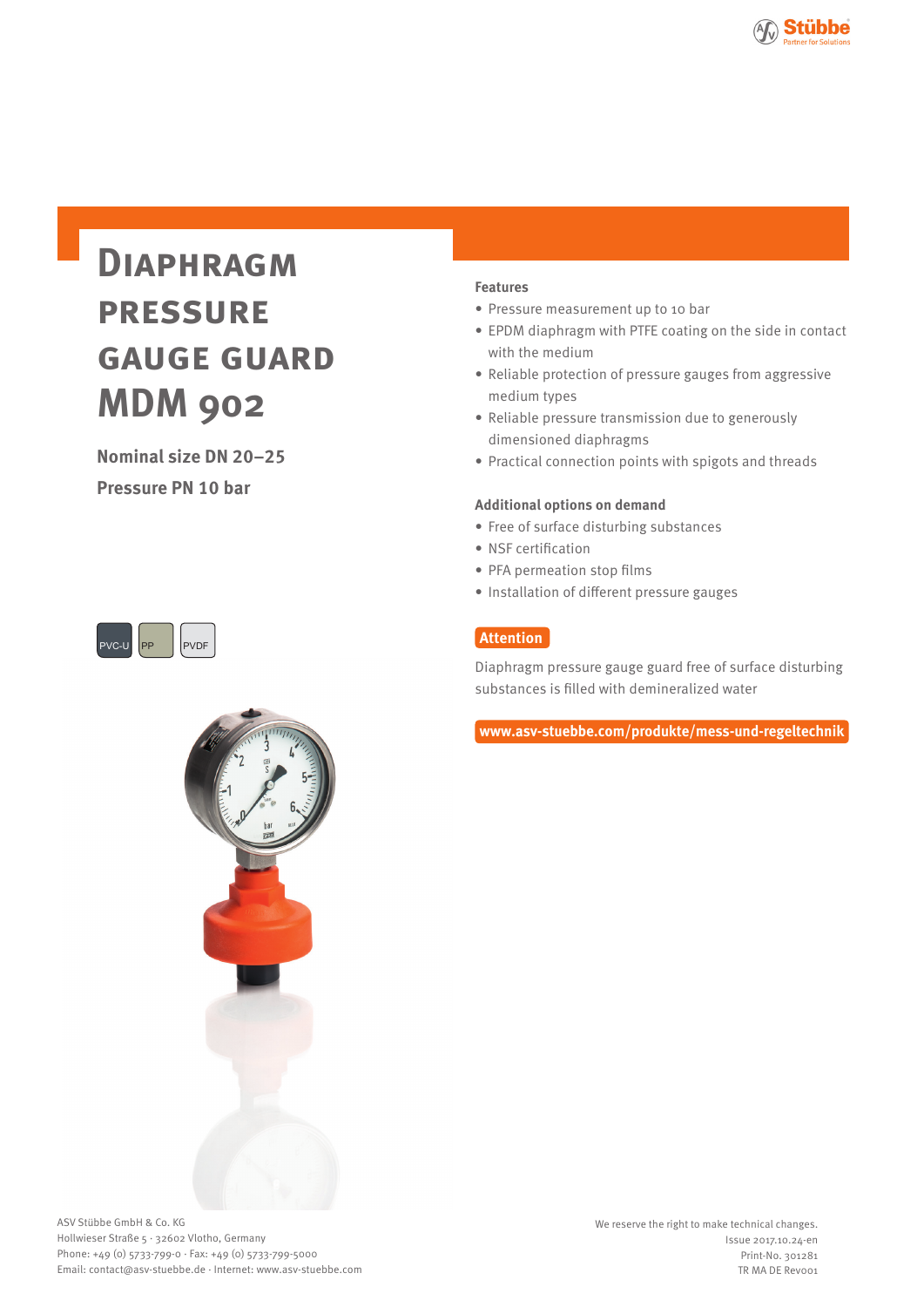

**Pictogram Diaphragm pressure gauge guard MDM 902**



#### **Connection Material (process connection)**

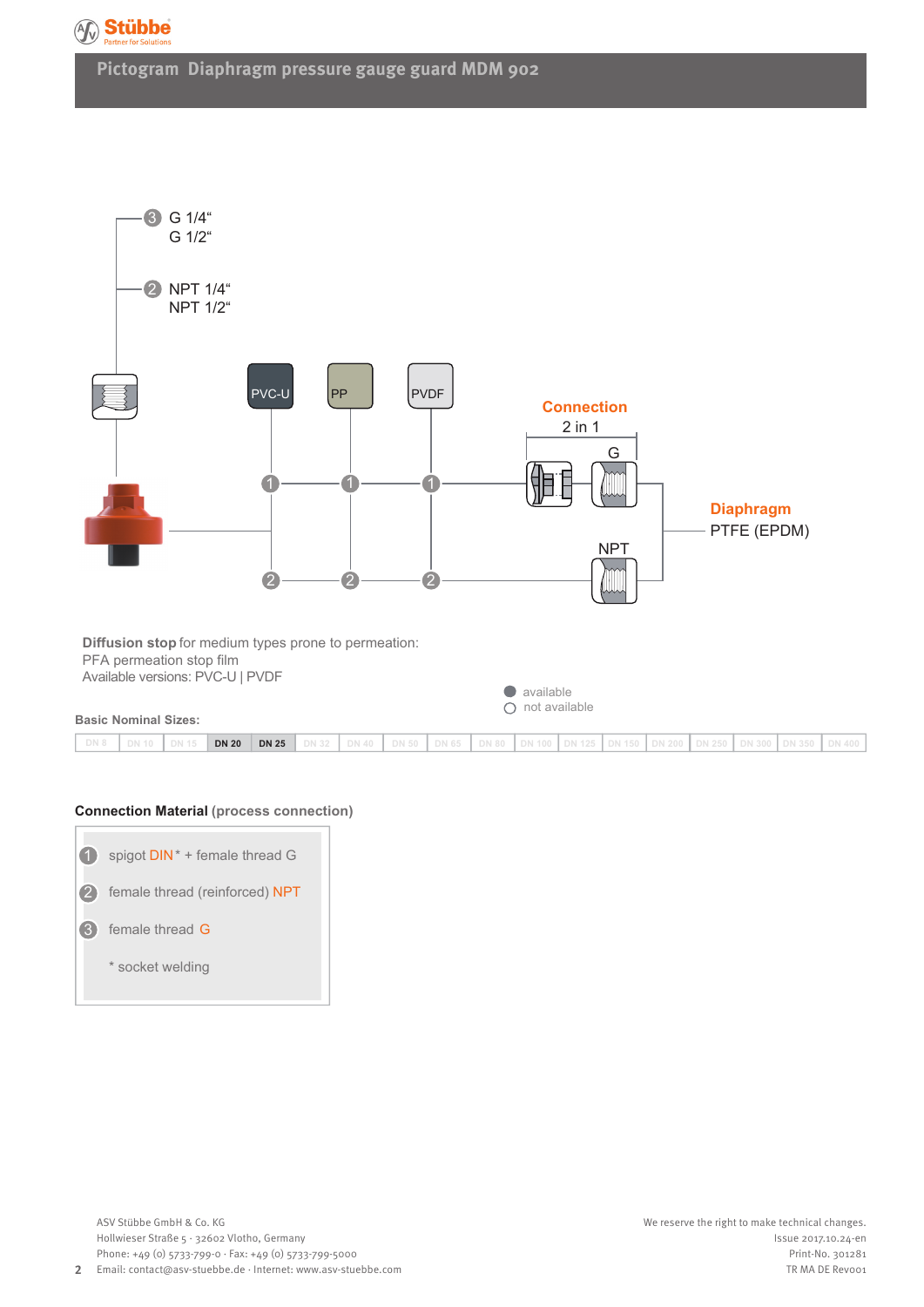

#### **Use**

- Chemical plant engineering
- Electroplating plants

#### **Application**

• for corrosion-free pressure transmission between the medium and the measuring instrument

#### **Pressure transmission**

• The system pressure is transmitted to the measuring instrument by a large diaphragm via transmitter fluid.

#### **Flow medium**

• Neutral and aggressive fluids free of solid particles, provided that the valve components coming into contact with the fluids are resistant at the operating temperature according to the ASV resistance guide.

#### **ASV-Stübbe resistance guide**

• www.asv-stuebbe.de/pdf\_resistance/300051.pdf

#### **Nominal pressure (H<sub>2</sub>O, 20 °C)**

• PN 10 bar

#### **Medium temperature**

• See graphics "Pressure/temperature diagram"

#### **Operating pressure**

• See graphics "Pressure/temperature diagram"

#### **Size**

• DN 20–25

#### **Bonnet**

• PP, glass fiber reinforced

#### **Bottom section**

• PVC-U, PP, PVDF

#### **Sealing element**

• PTFE, PFA

#### **Diaphragm**

- PTFE (EPDM diaphragm with PTFE coating on the side in contact with the medium)
- Optional: PFA permeation stop film

#### **Transmitter fluid**

- Glycol (ethylene glycol)
- Antifreeze (e.g. glysantine or Aral Antifreeze)
- Demineralized water: When used for potable water or for free of surface disturbing substances

#### **Device connection**

• see pictogram

#### **Pressure gauge connection**

- Bonnet, internal thread G  $1/4$ ", G  $1/2$ ", NPT 1/4", NPT 1/2"
- Rear connection  $G_1/4$ " only for standard pressure gauge design

#### **Mounting position**

• as required, preferably measuring instrument at the top

#### **Color**

Bonnet:

• orange, RAL 2004

Bottom section:

- PVC-U: gray, RAL 7011
- PP: gray, RAL 7032
- PVDF: opaque, yellowish-white

#### **Accessories**

Pressure gauge, standard version:

- Housing: POM
- Measuring system: Copper alloy
- Pressure gauge chemical version (undamped, damped):
- Housing: CrNi steel (1,4571)
- Measuring system: CrNi steel (1,4571)

Pressure transducer

### **Attention**

• MDM 902 with pressure gauge installation on request!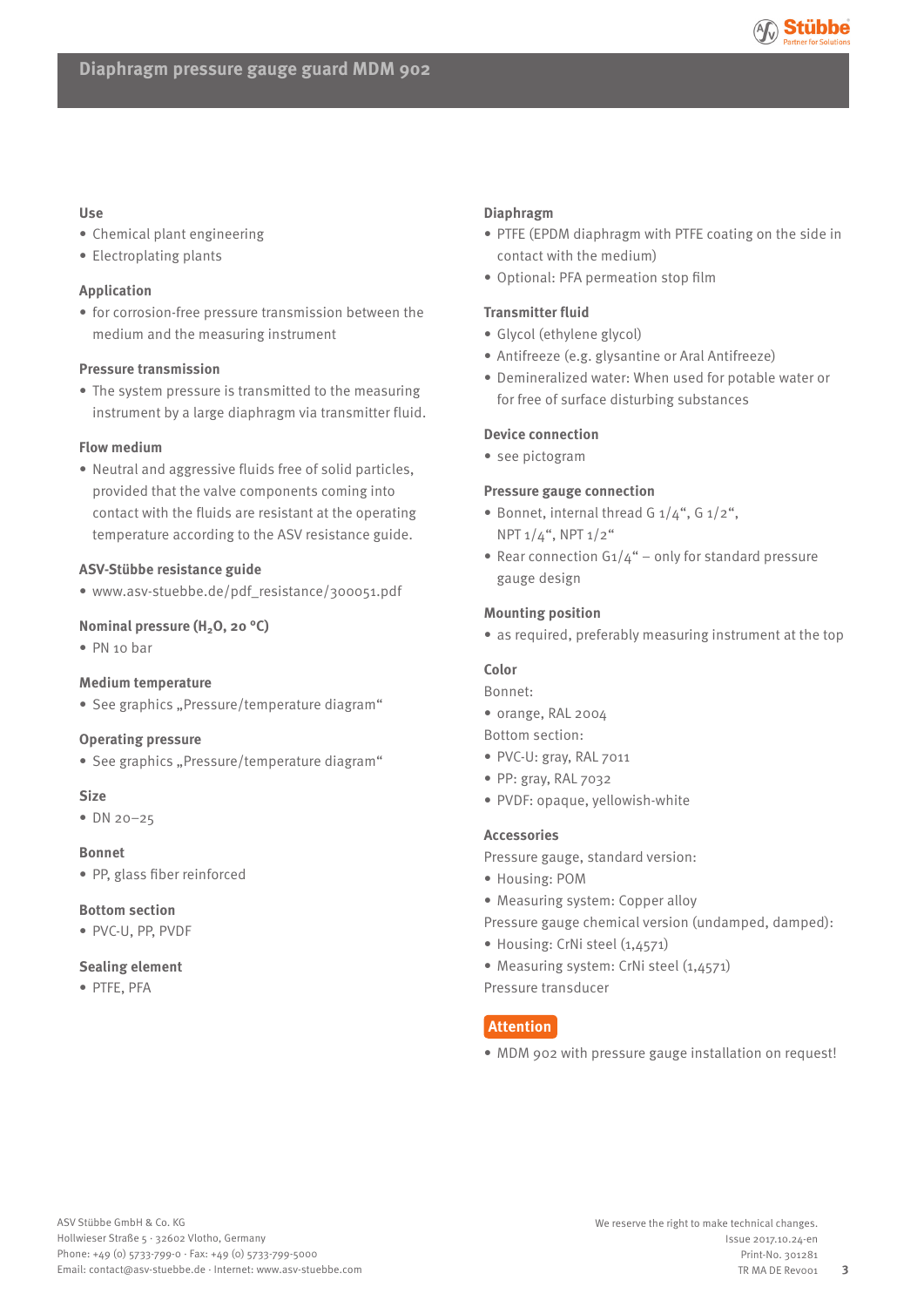## **Diaphragm pressure gauge guard MDM 902**



**Pressure/temperature diagram**

The pressure/temperature limits of the materials are valid for the stated nominal pressures and a service life of 25 years.

These values are guide values for flow medium types which do not negatively impact the physical and chemical characteristics of the valve material. It may be necessary to take diminution factors into consideration.

The operating life of the wear parts depends on the conditions of use.

**4**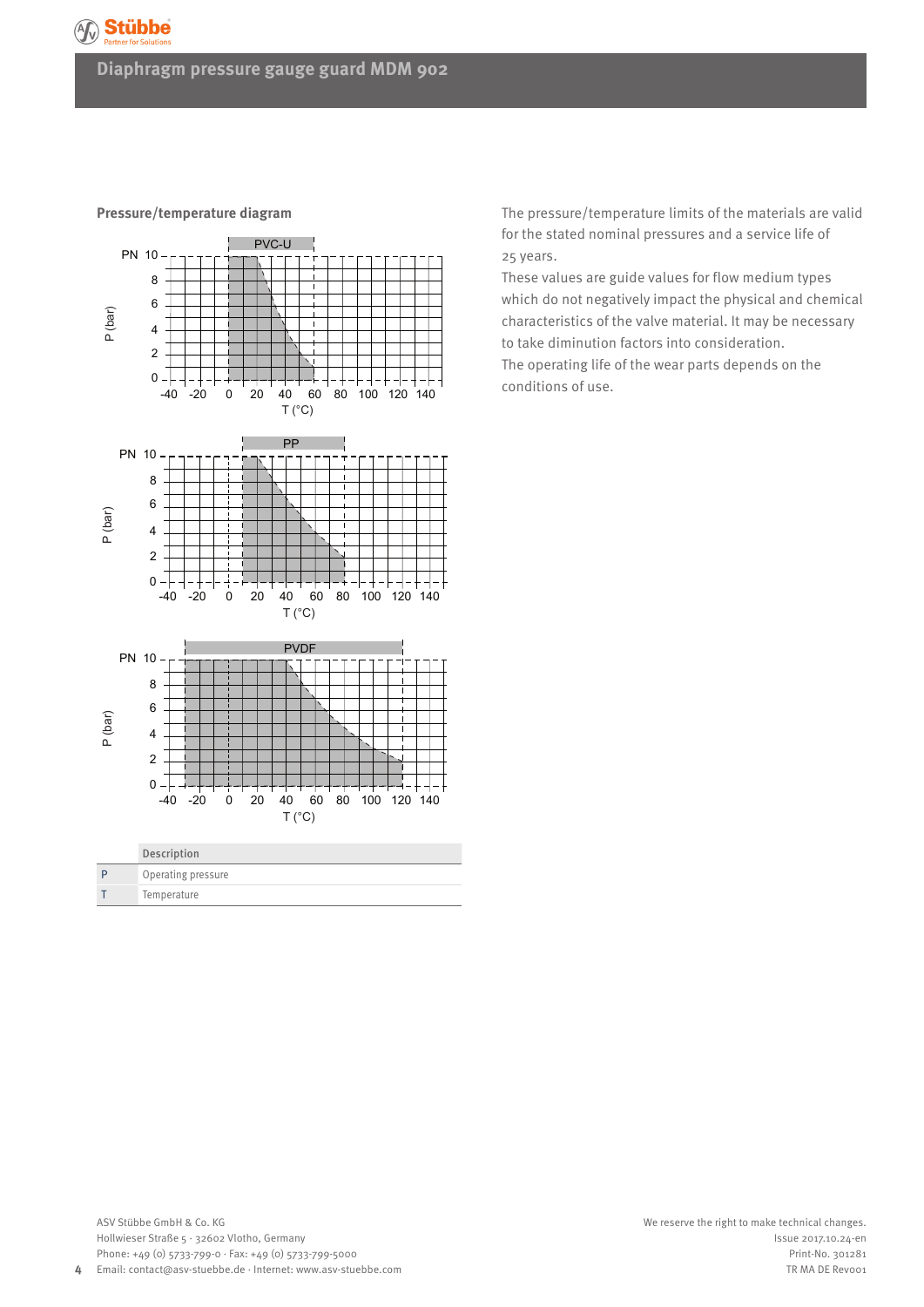

# **Diaphragm pressure gauge guard MDM 902**



| $d$ (mm) | 25   | 32   |
|----------|------|------|
| DN (mm)  | 20   | 25   |
| G (inch) | 1/4  | 1/2  |
| D        | 80.0 | 80.0 |
| d        | 25.0 | 32.0 |
| $G^*$    | 1/4  | 1/2  |
| h        | 86.0 | 86.0 |
| t.       | 18.0 | 22.0 |

all dimensions in mm / \* dimensions in inch

**5**